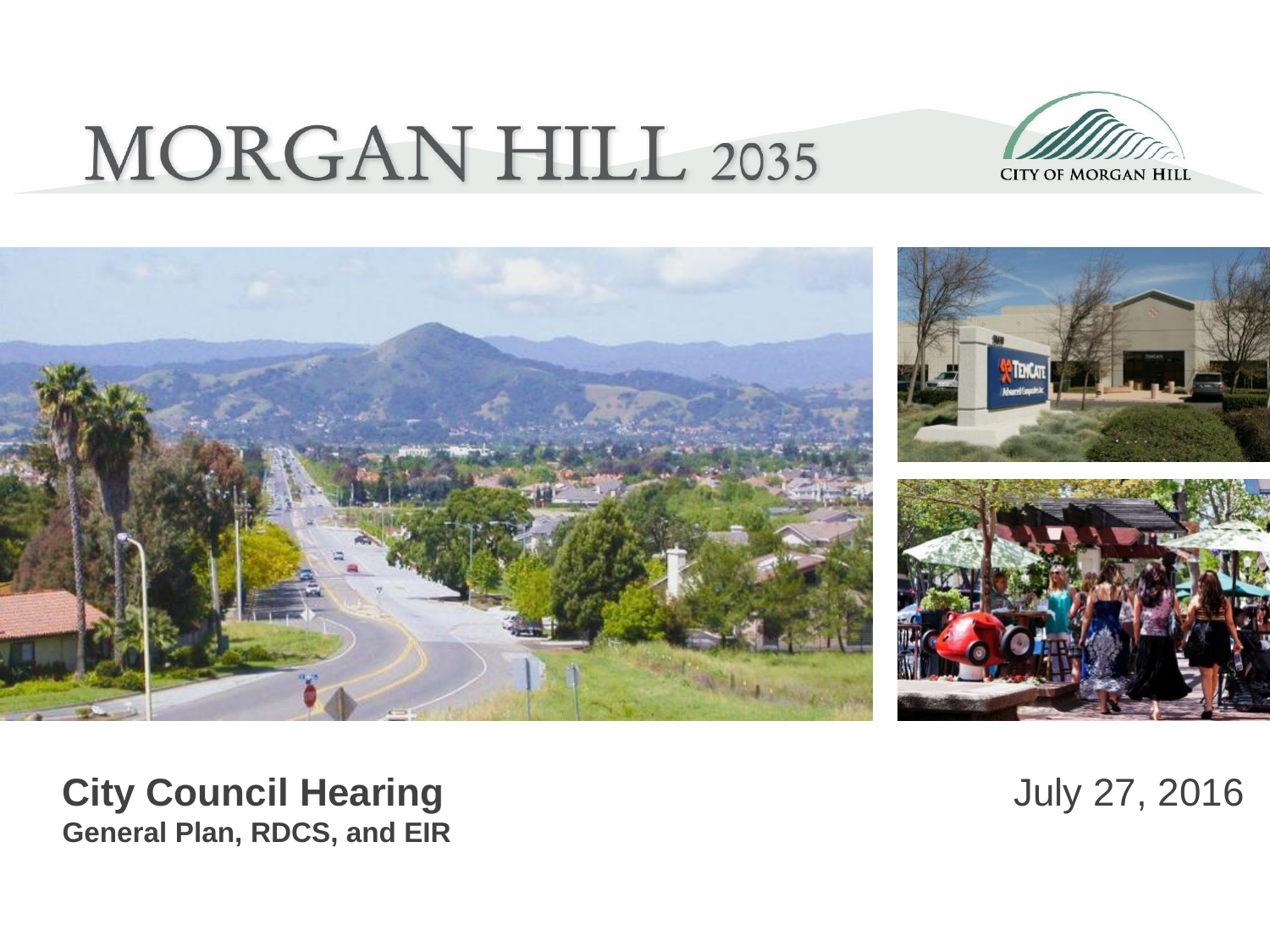# **Morgan Hill 2035 Components**

- General Plan Update
- **Housing Element**
- Residential Development Control System Update
- Environmental Impact Report (EIR)
- Zoning Code Update
- **Infrastructure Master Plans**





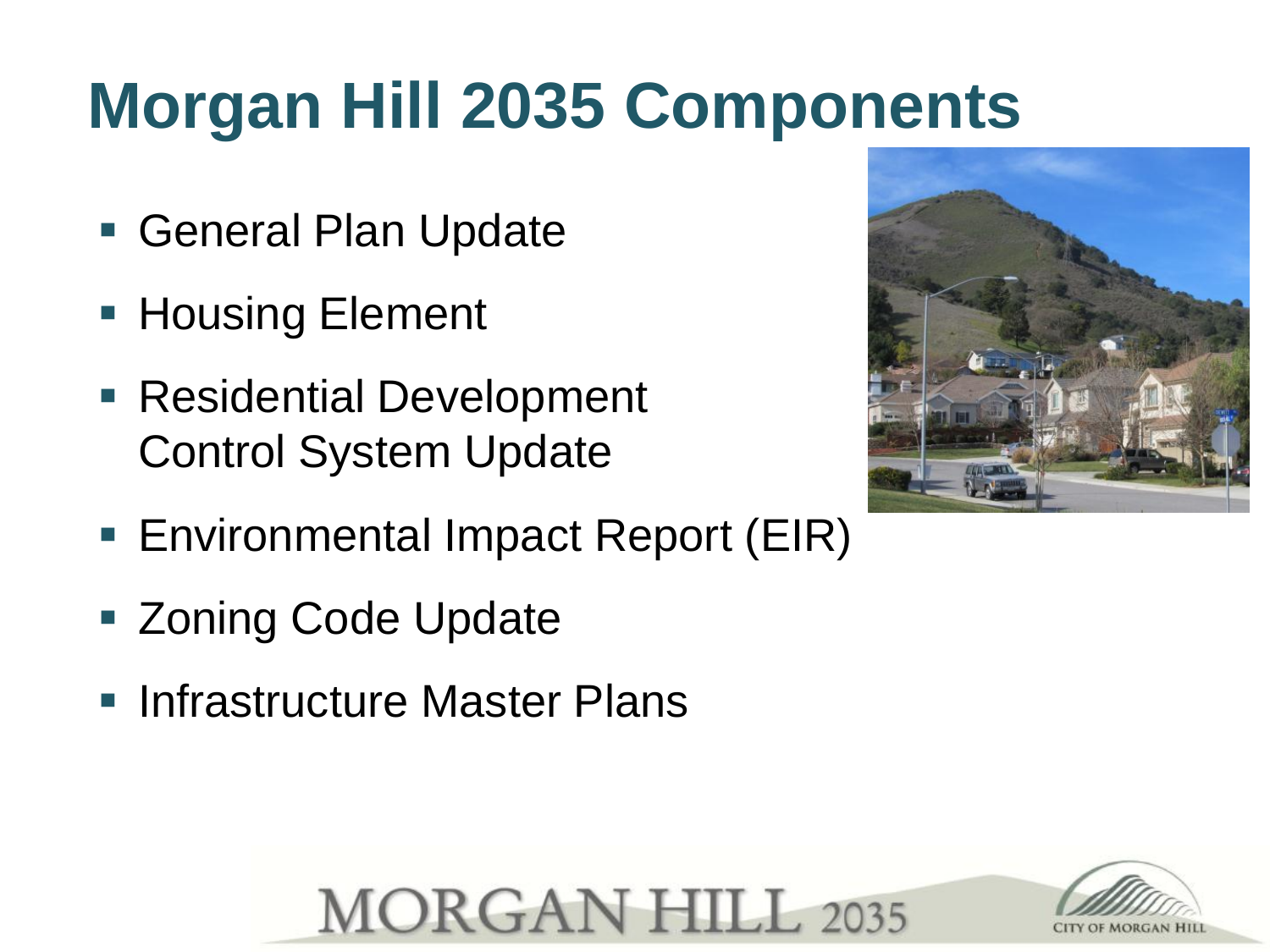### **Morgan Hill 2035 Process**



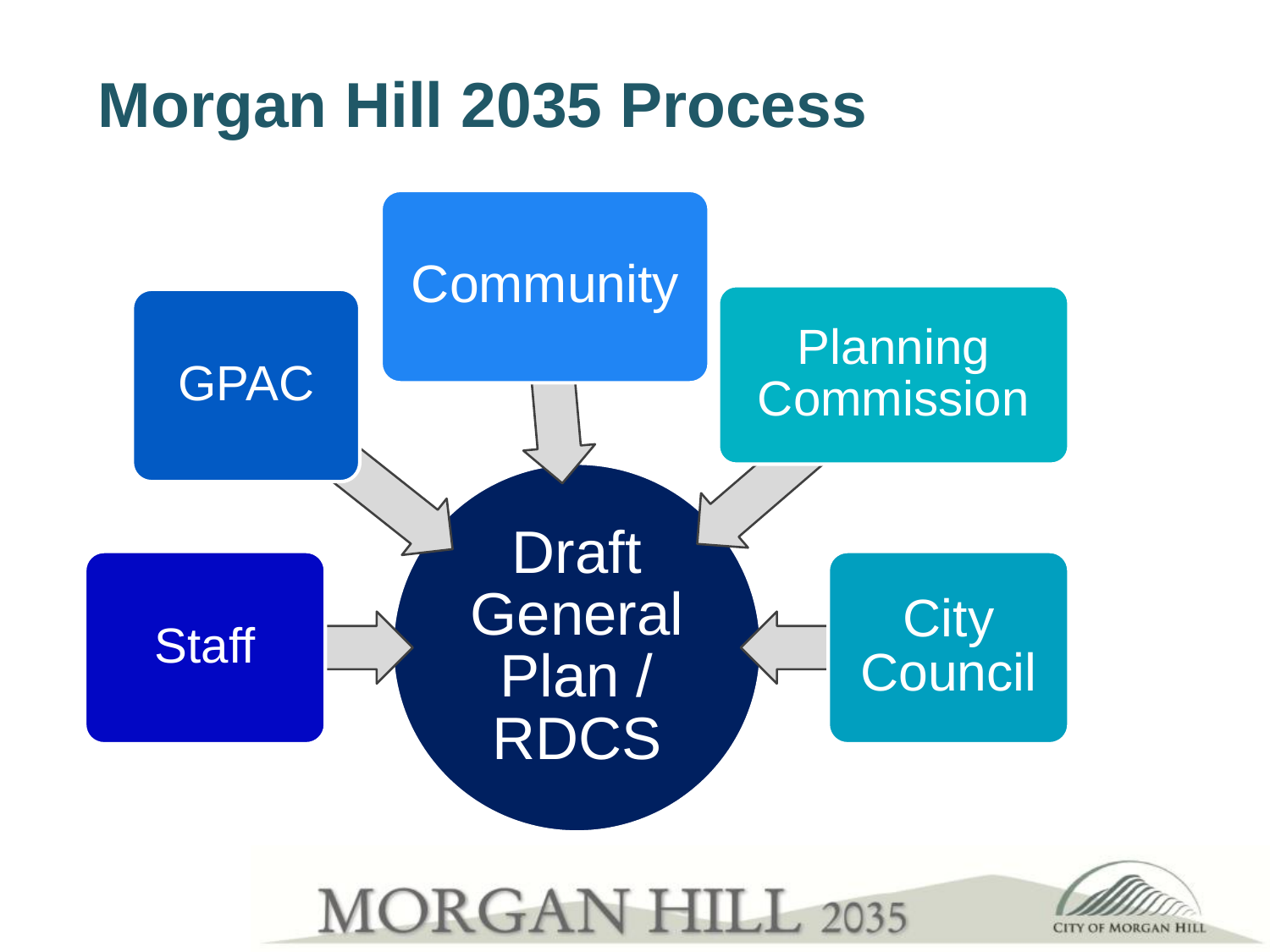## **Morgan Hill 2035 Outreach**

- **Stakeholder interviews**
- **Presentations to community groups**
- **Rec Guide ads**
- **Project website and online Open Town Hall**
- **Symposia**
- Utility bill inserts
- Taste of Morgan Hill and Freedom Fest booths
- **Community calendar listings**

### **MORGAN HILL 2035**

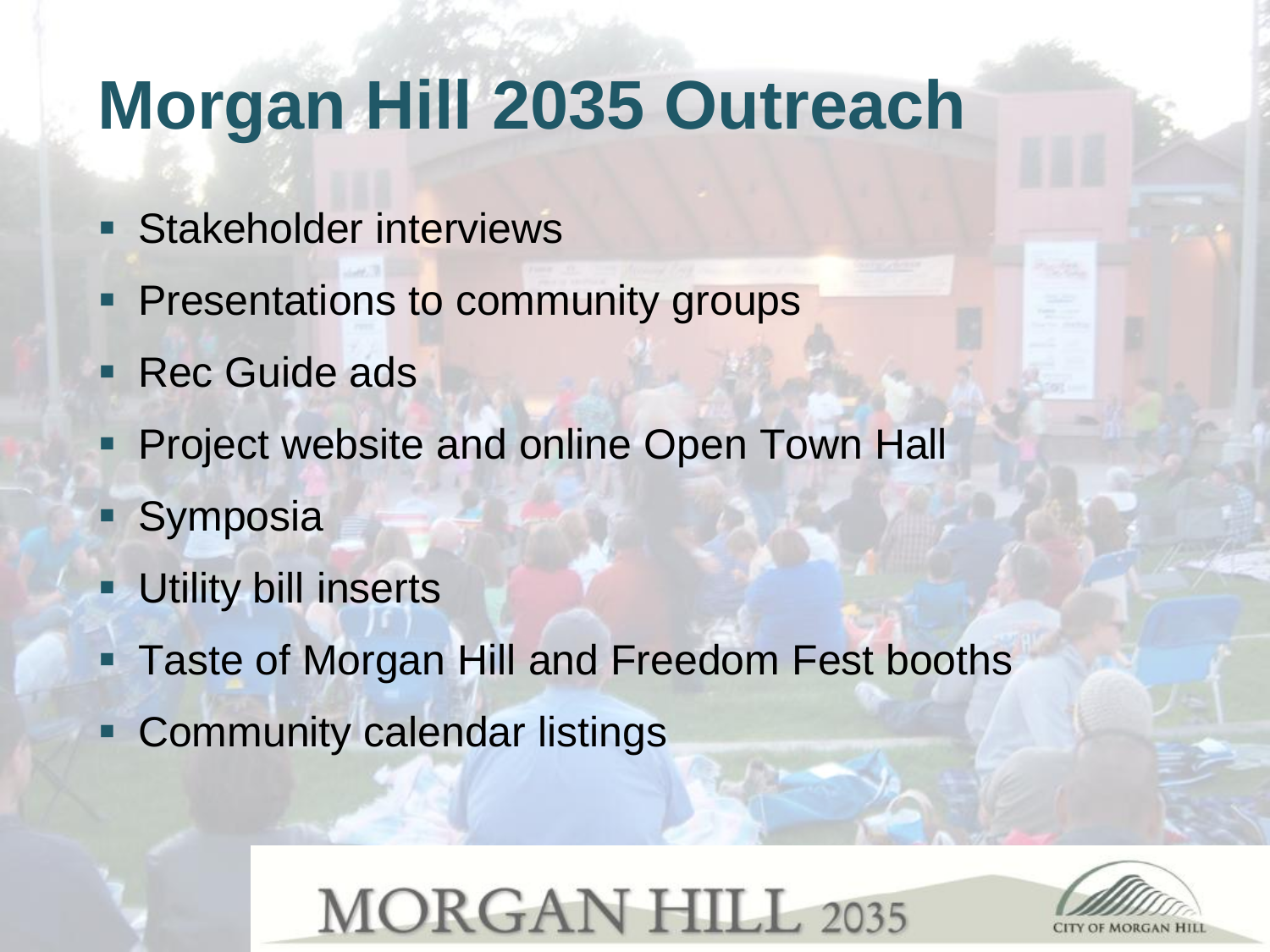## **Morgan Hill 2035 Public Engagement**

- **General Plan Update** 
	- □ 23 General Plan Advisory Committee (GPAC) Meetings
	- □ 4 Community Workshops
	- □ 9 Planning Commission Meetings
	- □ 9 City Council Meetings

#### **RDCS Update**

- <sup>9</sup> 11 Working Group Meetings
- **12 Planning Commission Meetings**
- 12 City Council Meetings
- **12 City Council/Planning Commission Joint Study Sessions**
- **4 EIR Meetings**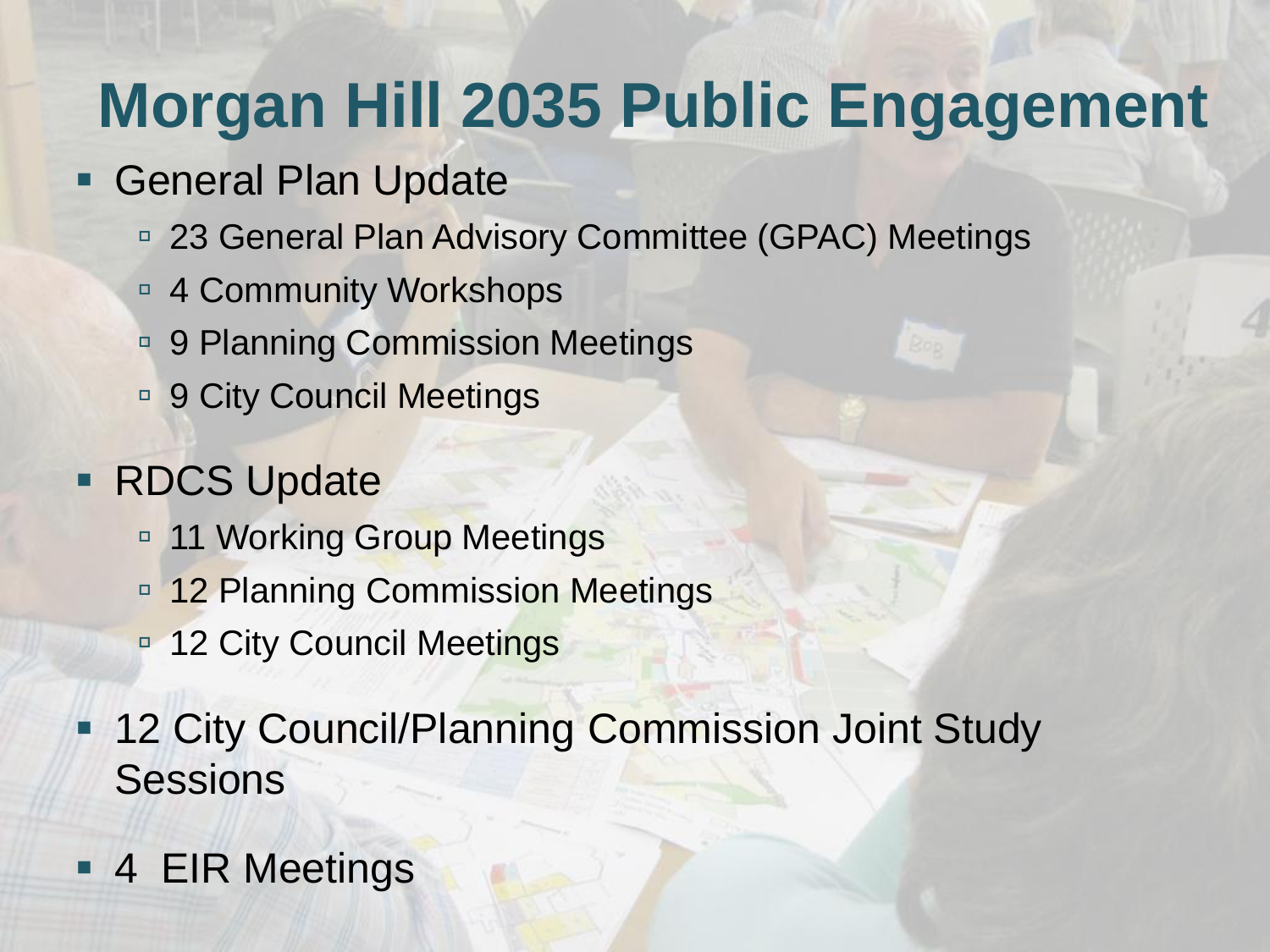# **What is the General Plan?**

#### **"Constitution for Growth and Development"**

- **Establishes City Vision and** supporting Goals, Policies and Actions
- **Provides consistent direction for** future development
- Balances growth and quality of life
- **Documents baseline** environmental conditions





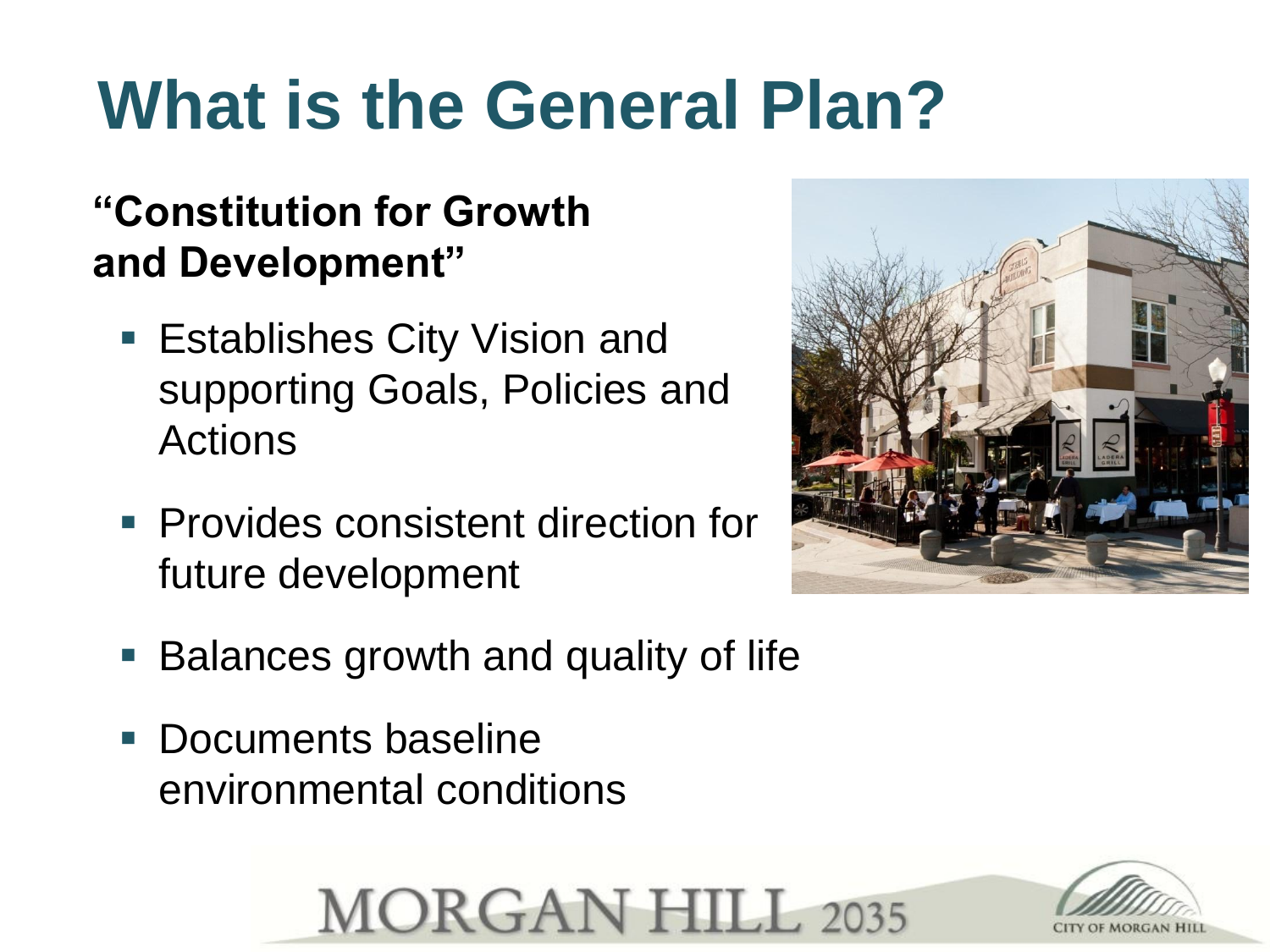# **What is the General Plan?**

#### **Required Elements**

- City and Neighborhood Form Economic
- **Transportation**
- Housing
- **Healthy Community**
- Natural Resources and Environment
- Safety, Services, and Infrastructure

### **MORGAN HILL 2035**



#### **Optional Elements**

Development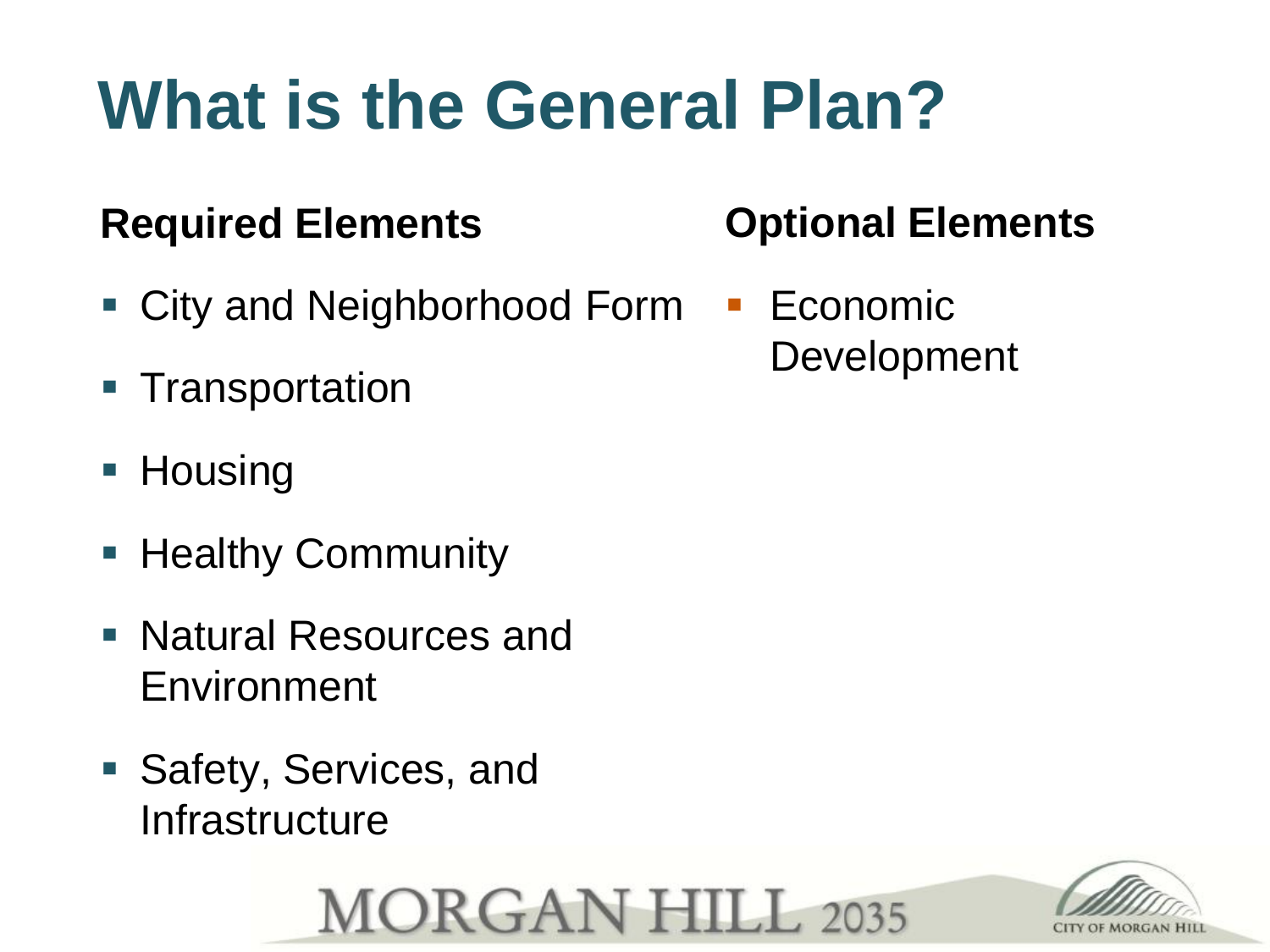### **What's Changed in the General Plan**

- **Increased focus on economic development**
- **Land use designations and policies to revitalize the** Monterey Road corridor
- **Clear standards for high-quality urban design**
- **New policies and actions to address public health**
- **Expanded support for arts, culture, and community** gardens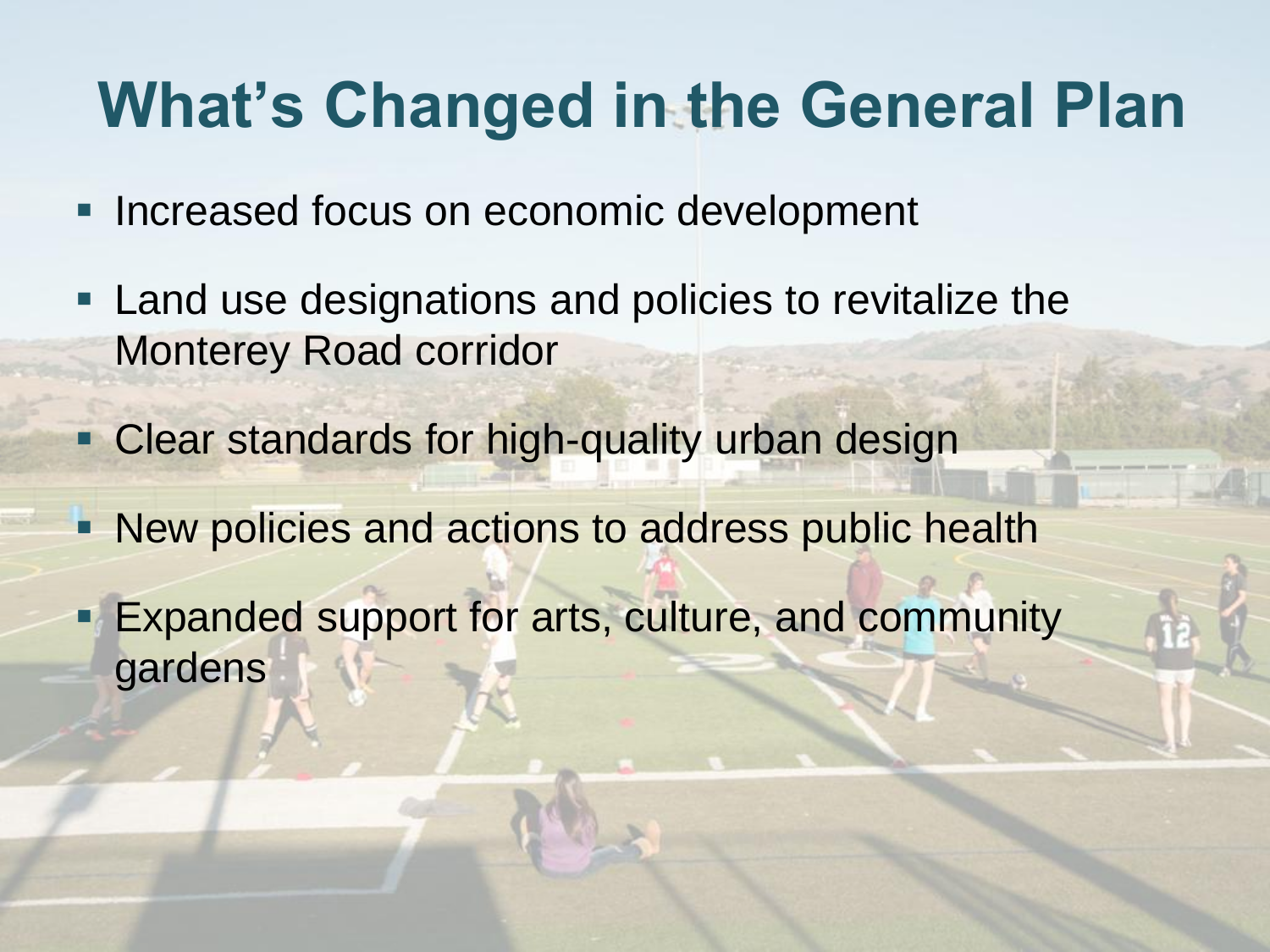### **General Plan and RDCS**

- **Both the General Plan and the RDCS are being** updated as part of the Morgan Hill 2035 project
- The RDCS is one of many documents that implement the General Plan:
	- □ RDCS
	- □ Zoning Code
	- □ Infrastructure Master Plans
	- □ Parks and Recreation Master Plan
	- Capital Improvement Program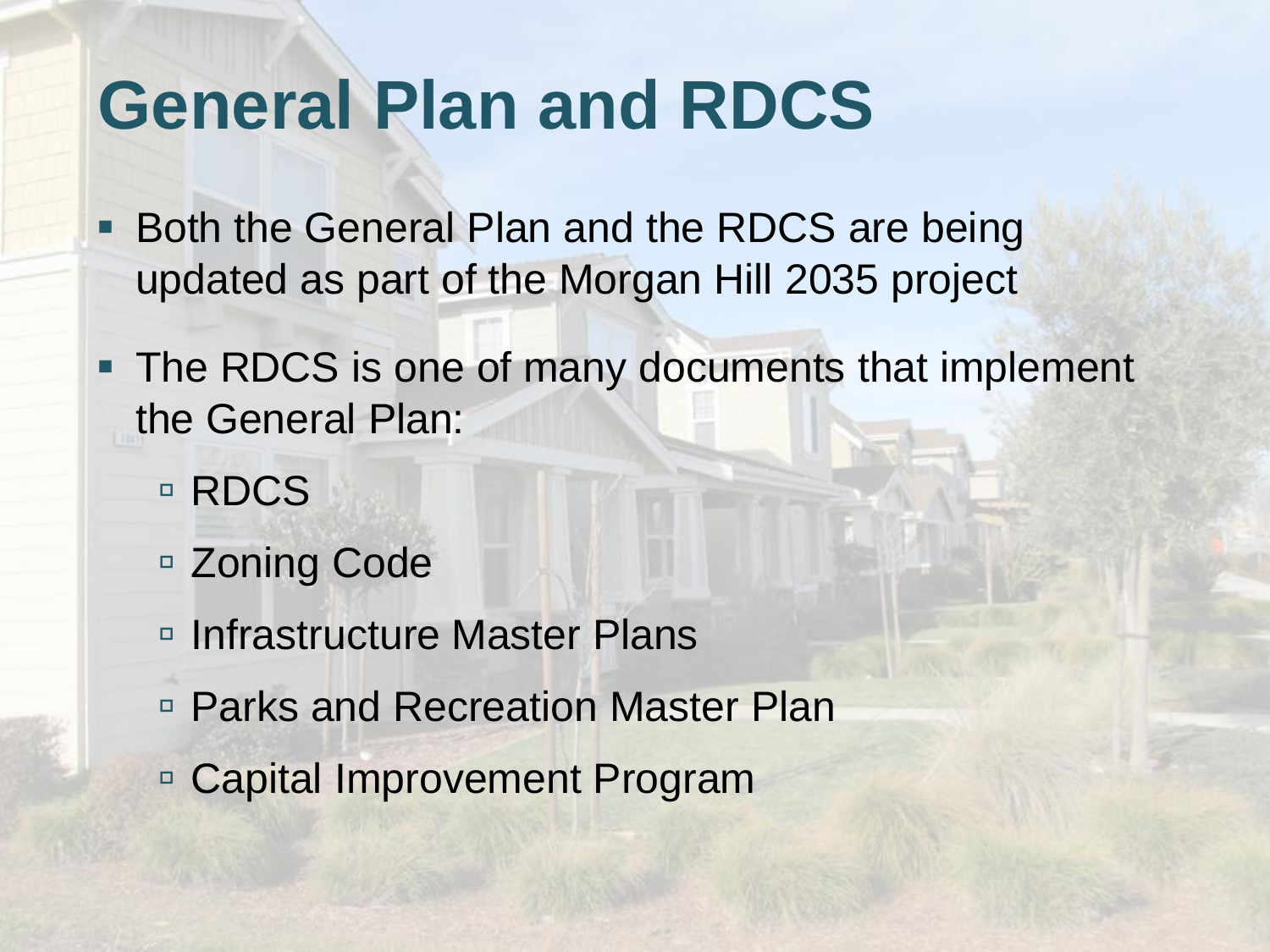# **How the RDCS Implements the General Plan**

| <b>General Plan</b>                                                   | <b>RDCS</b>                                                                                           |
|-----------------------------------------------------------------------|-------------------------------------------------------------------------------------------------------|
| Policy CNF-3.1: Population limit/rate                                 | 18.78.040: Population limit<br>18.78.050 and 080: Allotments                                          |
| Policy CNF-2.1: Orderly development,<br>concentric growth, and infill | 18.78.100A: Criteria and points for infill<br>development                                             |
| Goal HC-1: Coordinated urban and school<br>development                | 18.78.100A: Criteria and points for<br>projects that support safe and convenient<br>access to schools |
| Policy SSI-14.13: Increase the use of<br>recycled water               | 18.78.100A: Criteria and points for<br>projects that incorporate environmental<br>protection features |



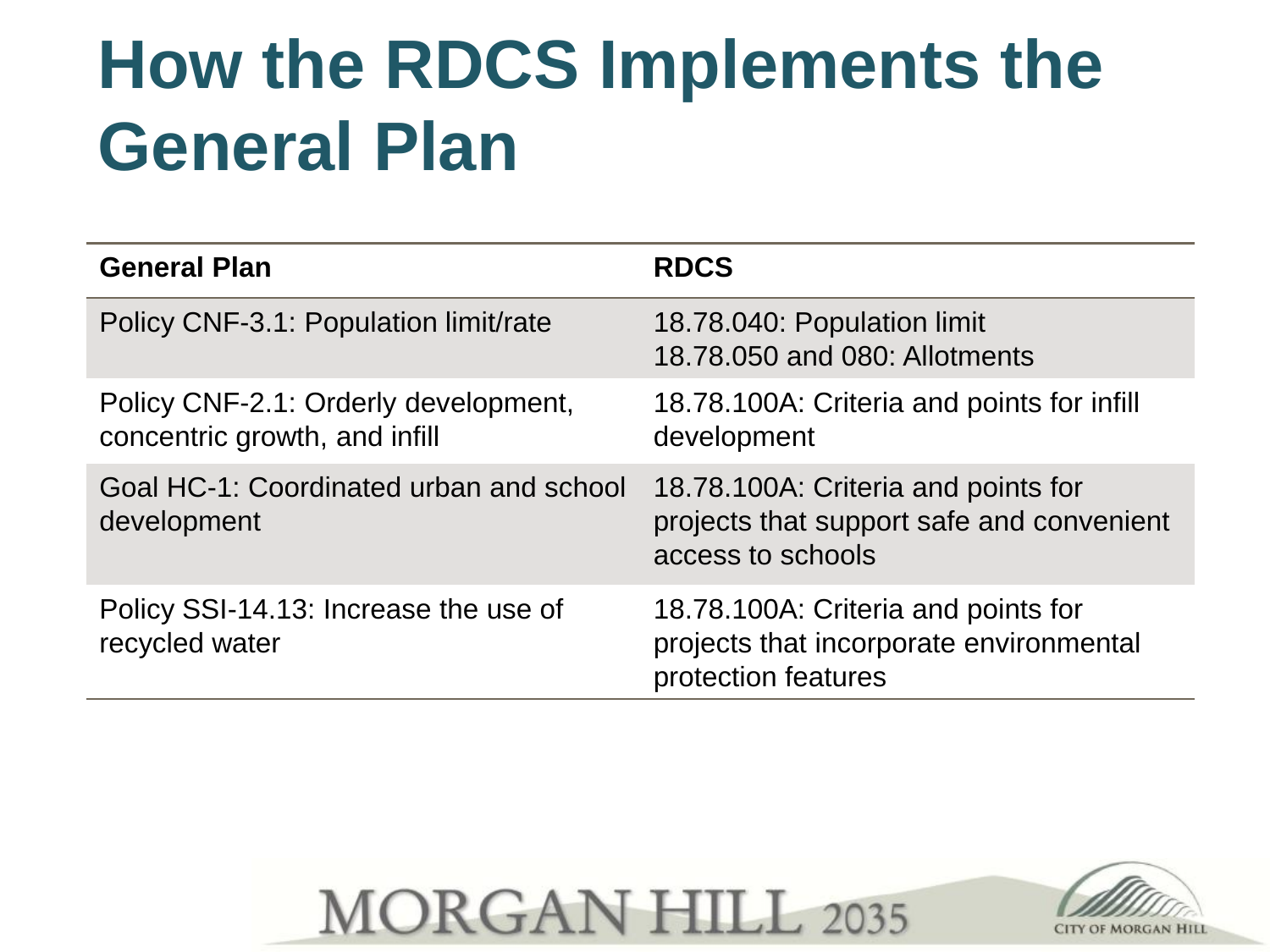## **RDCS and General Plan Consistency**

**MORGAN HILL 2035** 

#### July 2016

- Council adopts updated General Plan with policies consistent with existing RDCS
- Existing RDCS remains in place

#### November 2016

- Voters approve updated RDCS
- Ballot measure directs specific General Plan amendments to bring adopted GP into consistency with updated RDCS

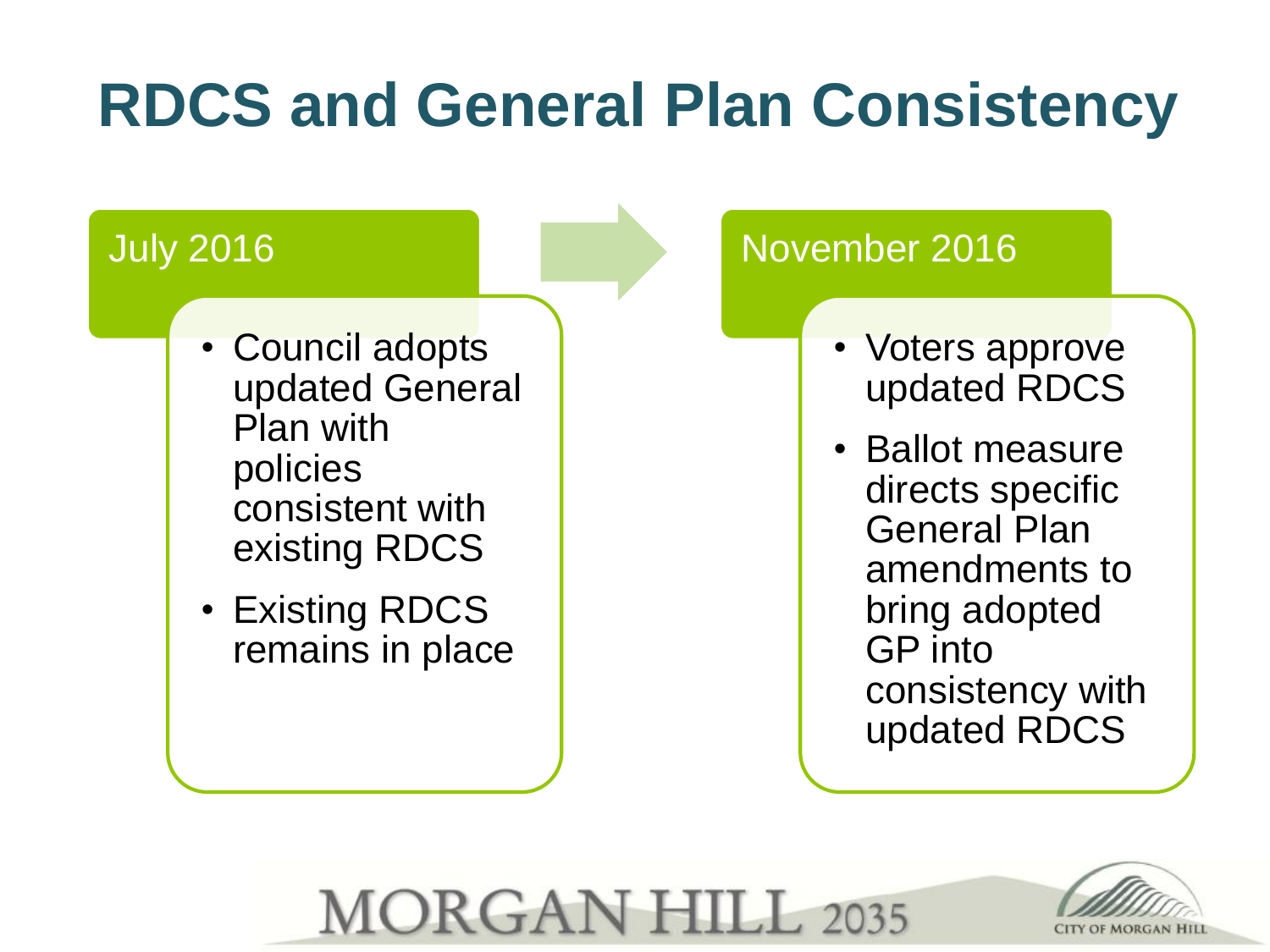## **Environmental Impact Report (EIR)**

- **An EIR on the General Plan is required by State law**
- Policies and Actions help to avoid or lessen the environmental impacts of future growth allowed under the General Plan
- **Draft EIR published January 13, 2016**
- 60-day public review period through March 14, 2016 (during General Plan review period)
- **Final EIR and responses to comments published May 31**
- Planning Commission recommended certification June 14
- **Decision makers can consider changes to the Plan based** on data in EIR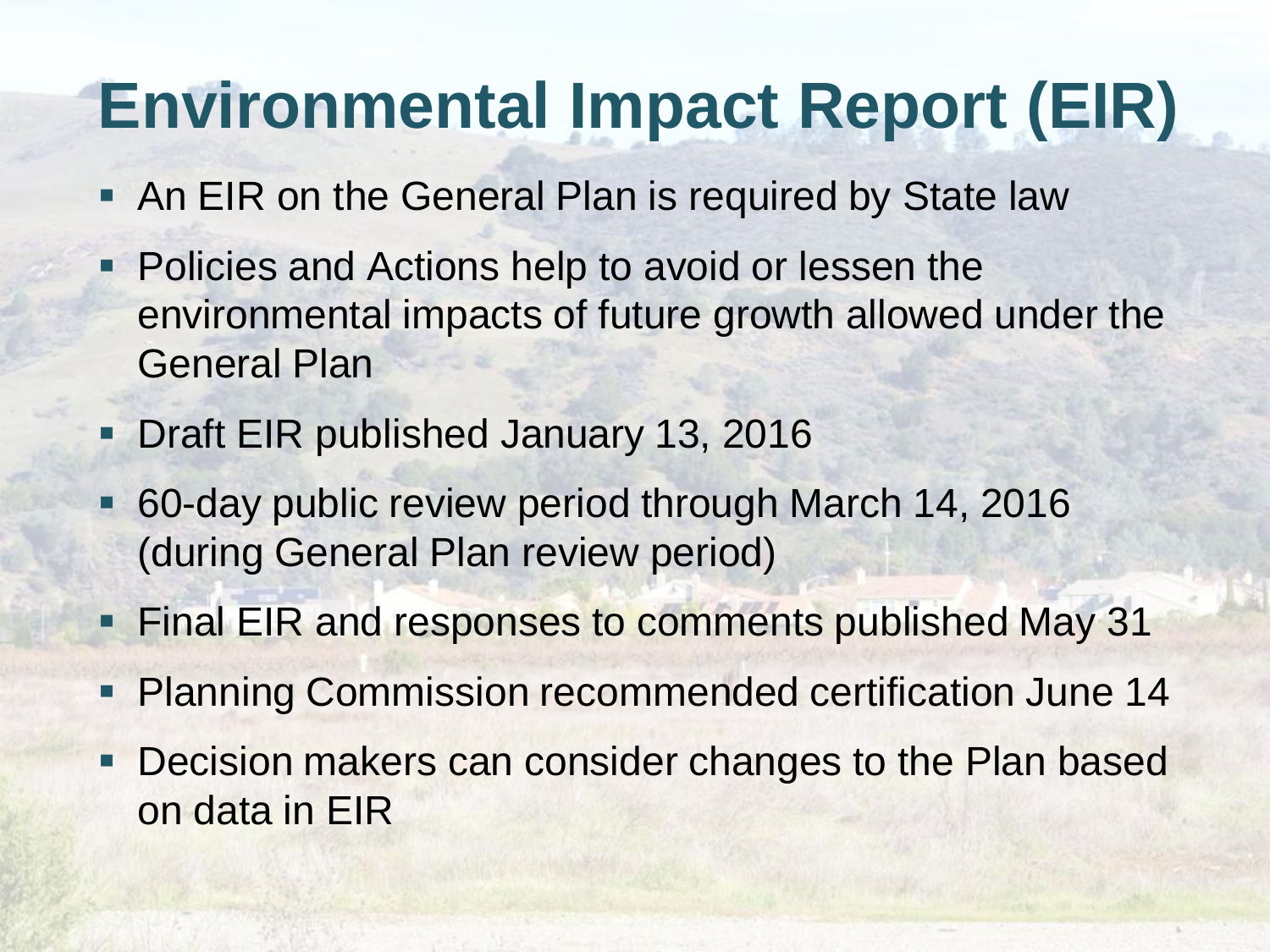# **Topics Analyzed**

- **E** Aesthetics
- **Agriculture**
- **Air quality**
- Biology
- Cultural Resources (archaeology, history)
- Geology and Soils
- **Greenhouse Gases**
- Hazards and Haz Mat
- **Water Quality**
- Land Use
- Noise

**MORGAN HILL 2035** 

- Population and Housing
- Public Services (police, fire, schools, parks, library)
- **Transportation**
- Utilities (water, sewer, storm drain, energy)

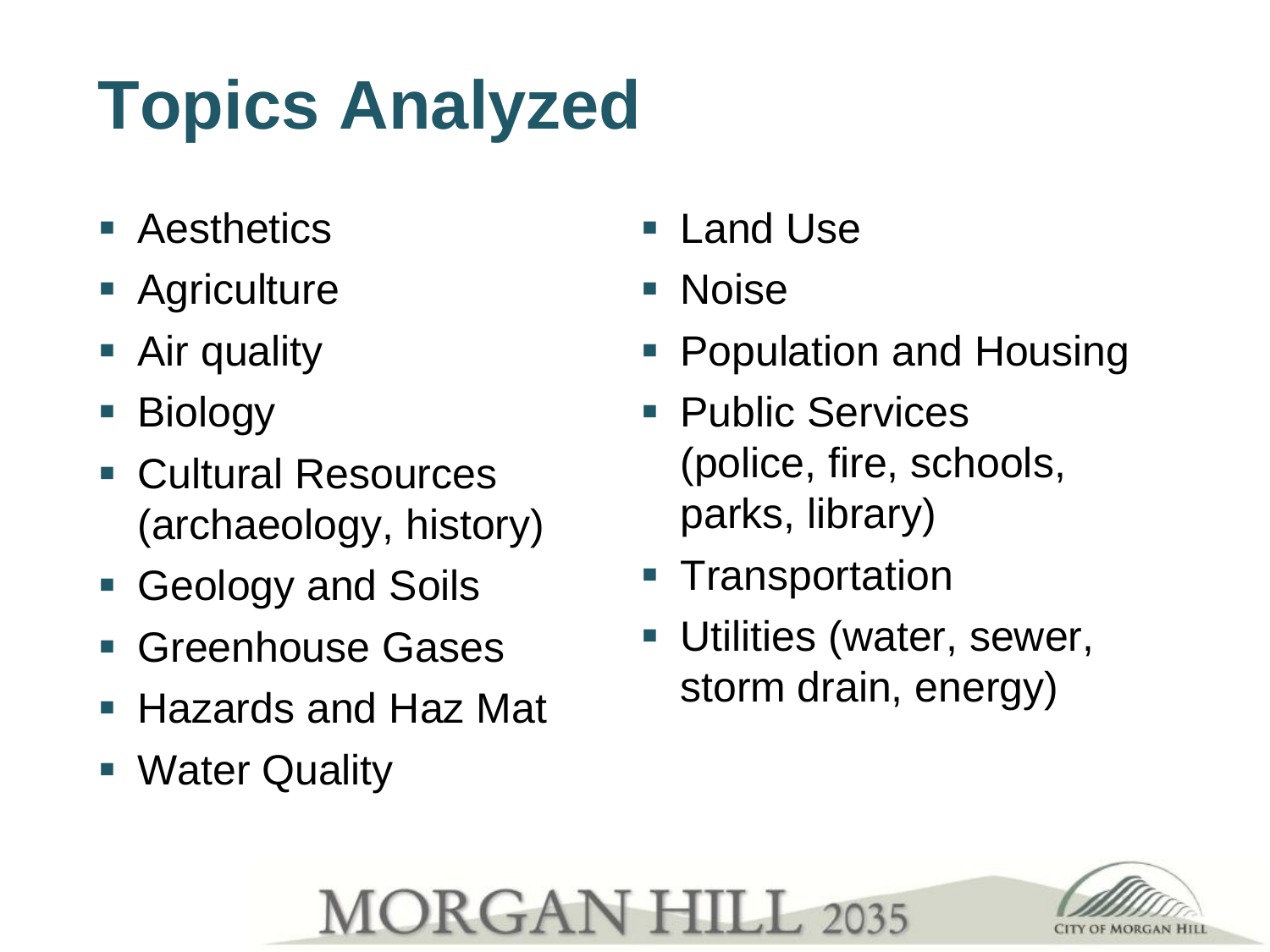## **"Significant and Unavoidable" Impacts**

- Agriculture: loss of farmland
- Air Quality: violation of standards, increase in criteria pollutants
- Noise: increase in ambient noise levels
- **Transportation: traffic on Highway 101**



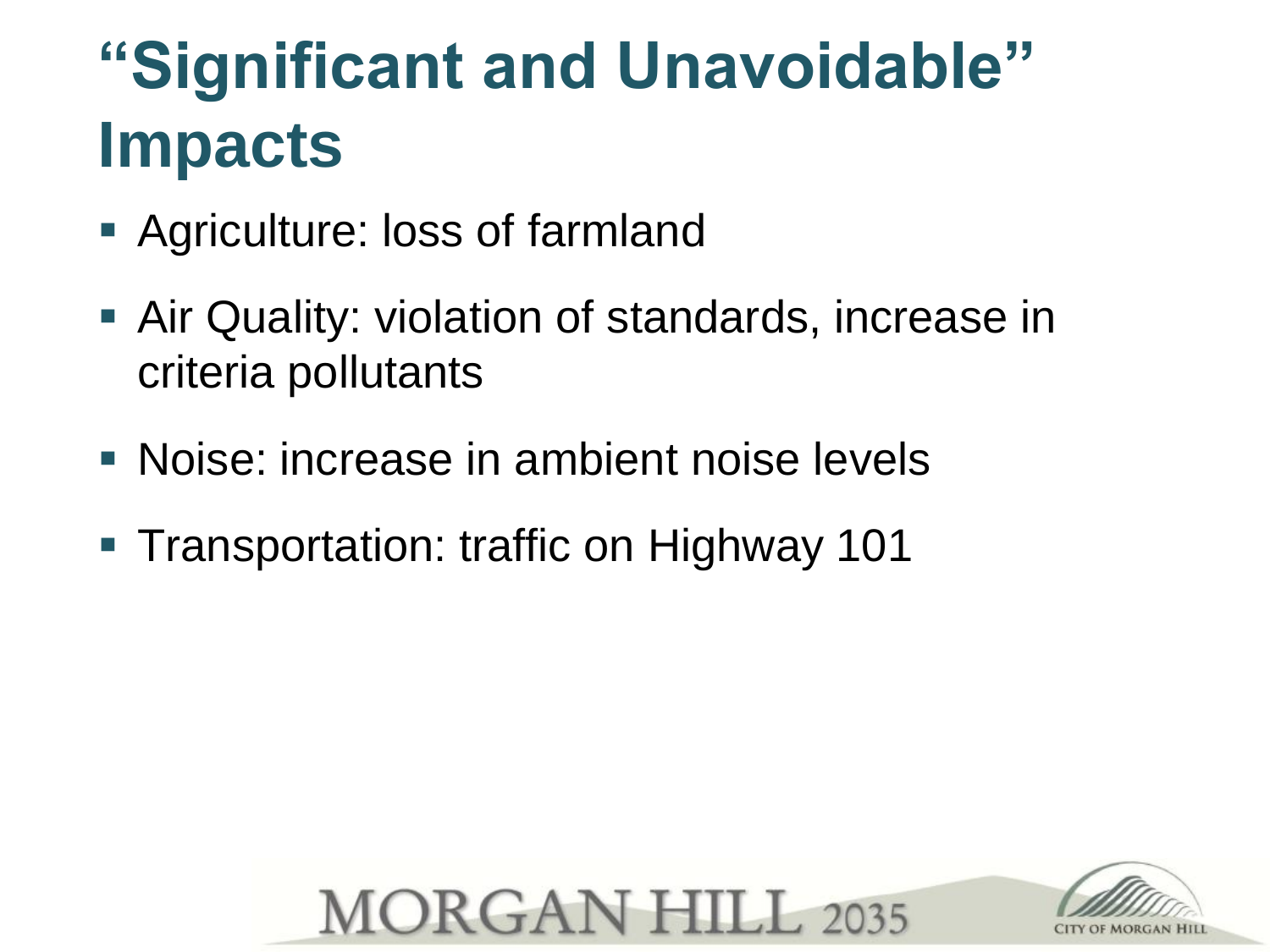## **Comments on FEIR**

- **LAFCO** (7/19/2016)
- SCVWD (7/26/2016)



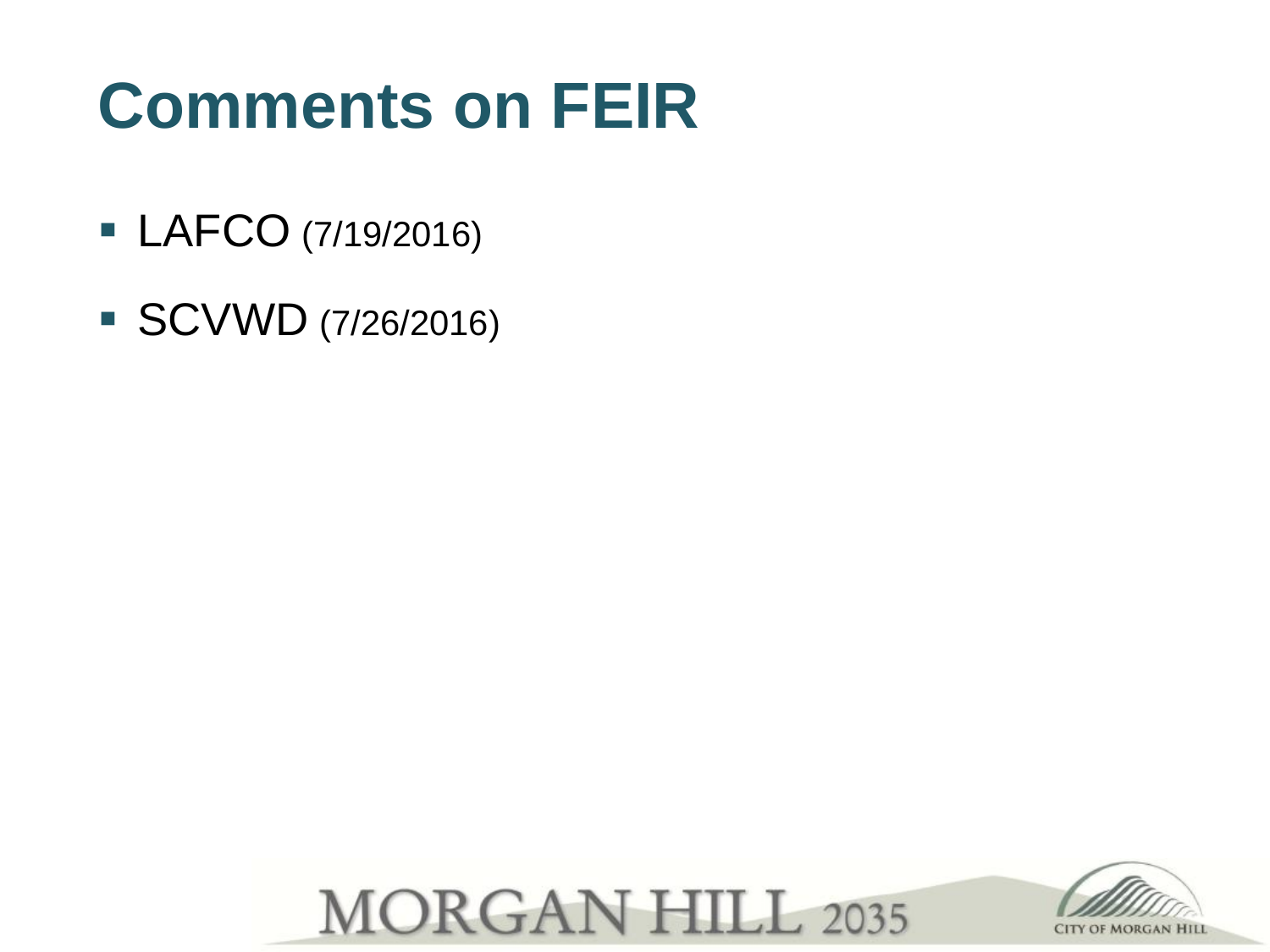# **Council Considerations**

#### **General Plan Update**

- **Pipeline Provision Policy**
- Action CNF-4.A Vista de Lomas

#### **RDCS Update**

- Annual Allotments and Population Limit
- **Effective Date: March 1, 2017**
- **Minor Edits to Resolution and Measure Ordinance**

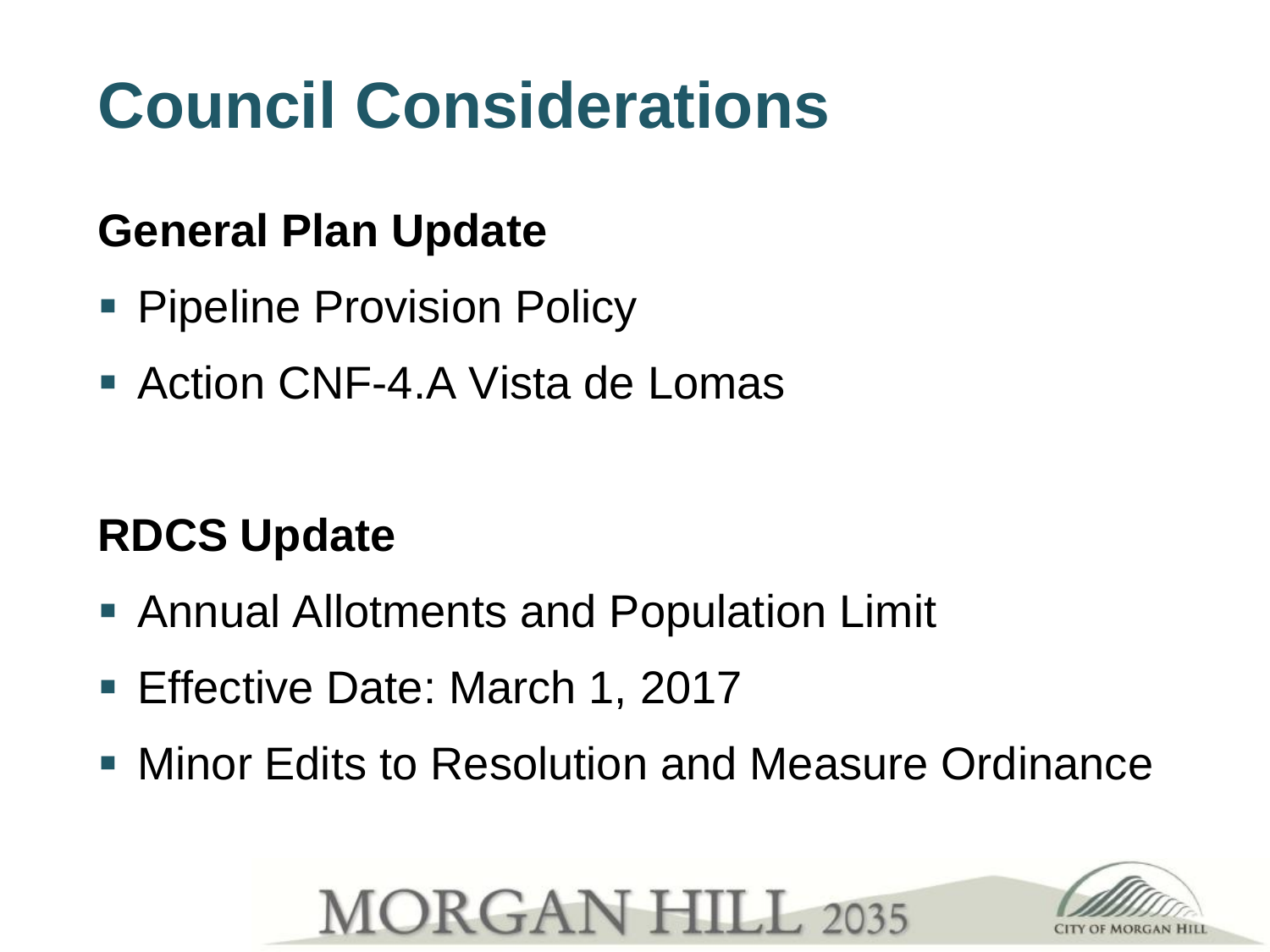# **Next Steps & Meetings (2016)**

- Ballot deadline for RDCS: August 5
- RDCS Competition Manual
- Infrastructure Master Plans
- **Example 2 Code Update**
- Election: November 8